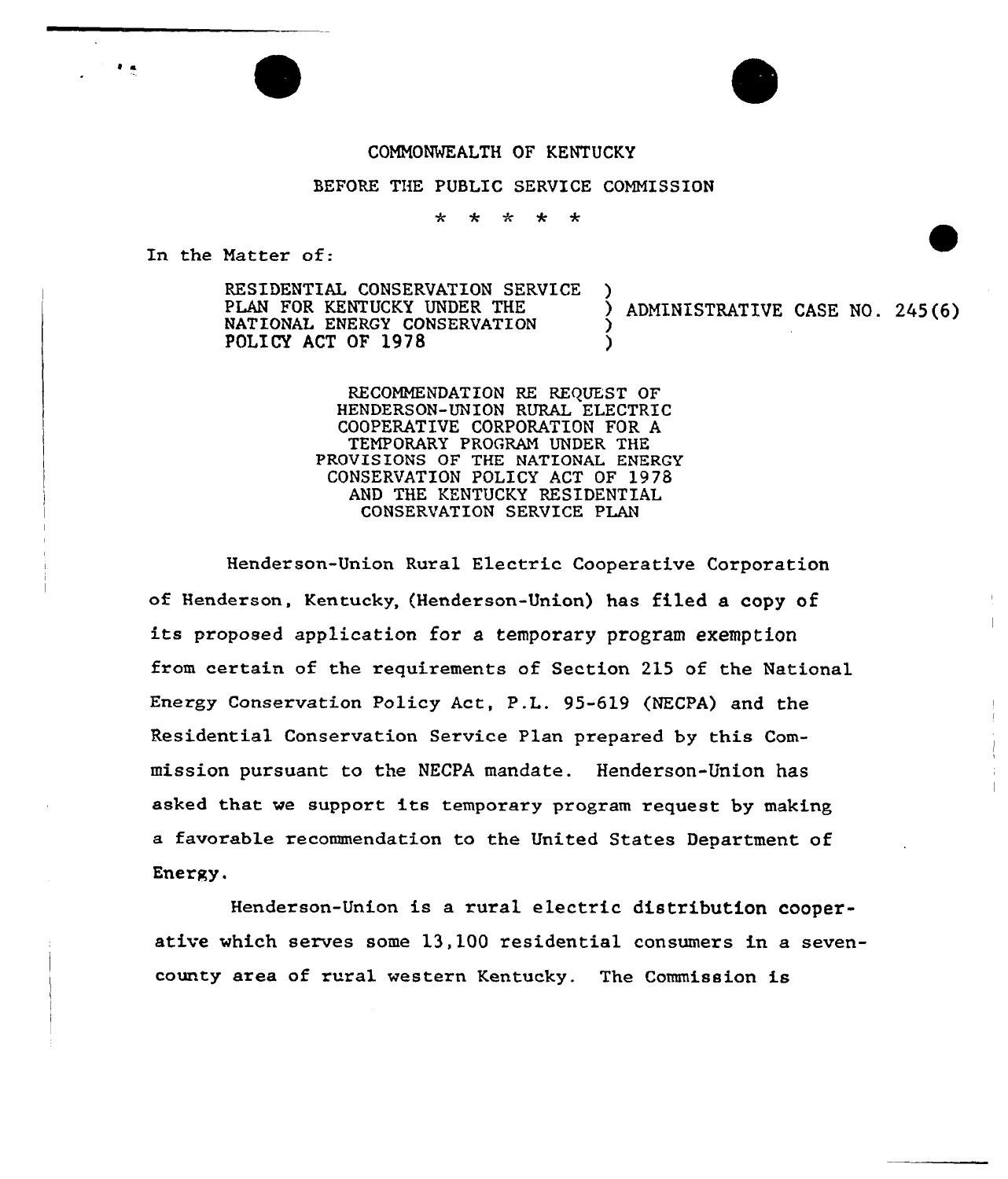familiar with Henderson-Union's unusual industrial load (which consumes 91 percent of the electricity sold by Henderson-Union) and the problems Henderson-Union has encountered because of that load. With respect to the National Energy Act, Henderson-Union's kilowatt hour sales exceed the coverage threshhold of NECPA and the Public Utility Regulatory Policy Act of 1978, Title I, solely because of sa1es to its industrial consumers. This Commission has previously supported Henderson-Union's successful effort to obtain exemption from some of its obligations under PURPA, and its early effort to substitute the Rural Electrification Administration conservation program for the RCS program.

There is no objective methodoLogy by which the Commission can measure the effect of Henderson-Union's temporary program on the success of its conservation program. The departures from the Kentucky RCS plan proposed by Henderson-Union are not substantial. For example, even with the pxoposed changes in the program audit, Henderson-Union's audit program and techniques will remain subject to Commission review to assure the validity of the results. Some of the proposed changes, such as increasing the number of progxam announcement mailings, and eliminating the audit fee should enhance the success of the program.

Henderson-Union is a small electric distribution cooperative which, under normal circumstances, would not be covered by NECPA. The Commission finds that the temporary program proposed

 $-2-$